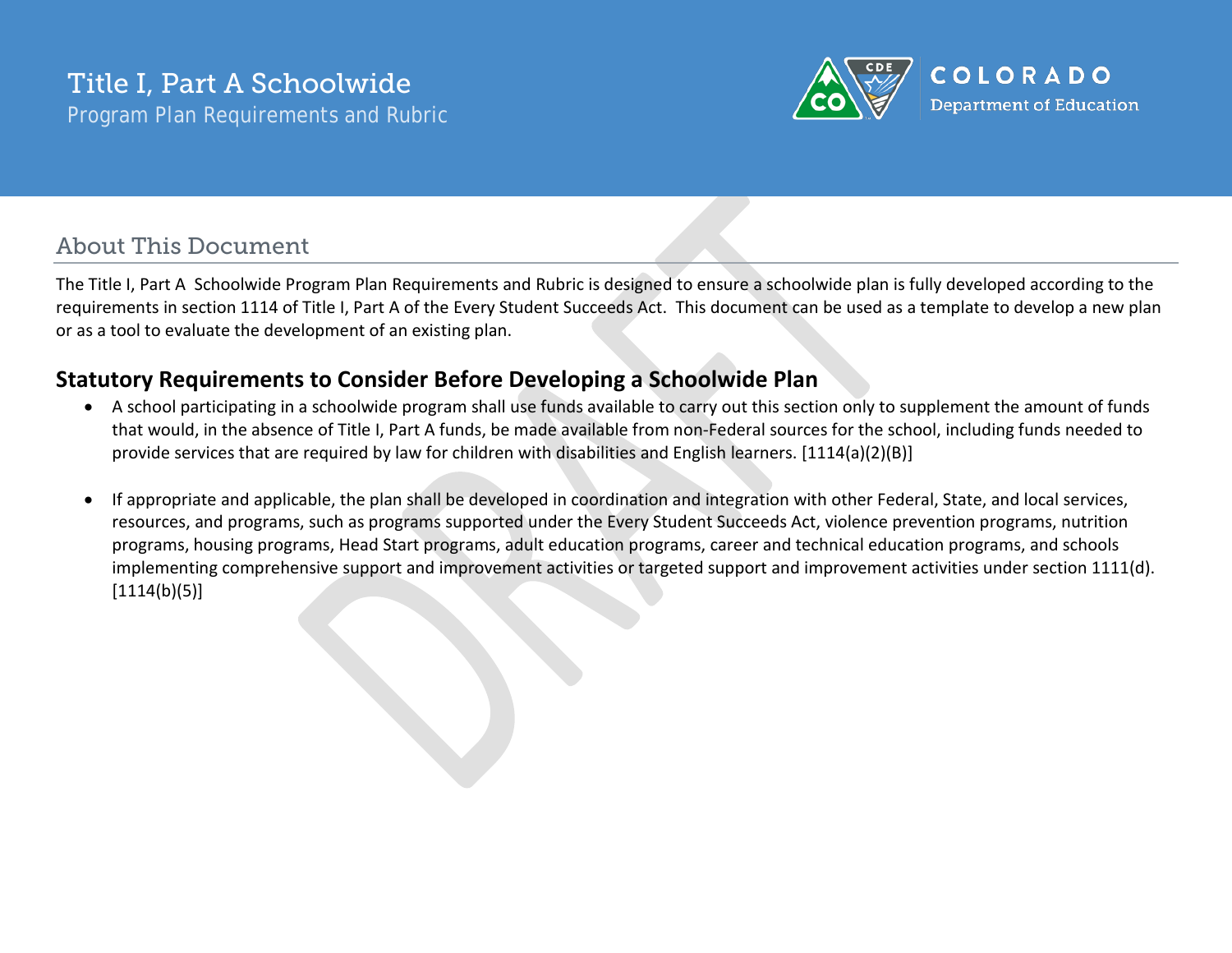

## **TITLE I-A SCHOOLWIDE PROGRAM PLAN REQUIREMENTS**

**1. Parent and Stakeholder Involvement**

• Describe the process for involving stakeholders and how their input was used to develop the schoolwide plan.

• The plan must be developed with the involvement of parents and other members of the community to be served and individuals who will carry out such plan, including teachers, principals, other school leaders, paraprofessionals present in the school, administrators (including administrators of programs described in other parts of this title), the local educational agency, to the extent feasible, tribes and tribal organizations present in the community, and, if appropriate, specialized instructional support personnel, technical assistance providers, school staff, if the plan relates to a secondary school, students, and other individuals determined by the school. [1114(b)(2)]

• The plan shall be available to the local educational agency, parents, and the public, and the information contained in such plan shall be in an understandable and uniform format and, to the extent practicable, provided in a language that the parents can understand. [1114(b)(4)]

• Each school must meet the requirements of Section 1116 of ESSA, including the development and implementation of a parent and family engagement policy that includes a school-parent compact outlining shared responsibility for high student academic achievement. [1116(b-g)]

| <b>Meets Expectations</b>                               | <b>Developing</b>                                     | <b>Does Not Meet Expectations</b>                       |
|---------------------------------------------------------|-------------------------------------------------------|---------------------------------------------------------|
| Specific strategies to increase family and community    | Specific strategies to increase parental involvement  | Specific strategies to increase parental involvement    |
| stakeholder involvement, particularly among those who   | have been identified and implemented and may be       | have not been identified and implemented or they may    |
| represent the most at-risk students, based upon results | loosely aligned with the needs assessment.            | not be aligned with the needs assessment.               |
| of the needs assessment have been identified and        |                                                       |                                                         |
| implemented.                                            |                                                       |                                                         |
| Parents and community stakeholders who reflect the      | Parents and community stakeholders who may or may     | Parents and community stakeholders are advised of       |
| demographic composition of the school, including those  | not reflect the demographic composition of the school | school decisions, including the creation of the Title I |
| who represent the most at-risk students, are included   | are included as decision makers in the development of | schoolwide plan.                                        |
| as decision makers in a broad spectrum of school        | the Title I schoolwide plan.                          |                                                         |
| decisions, including the development and monitoring of  |                                                       |                                                         |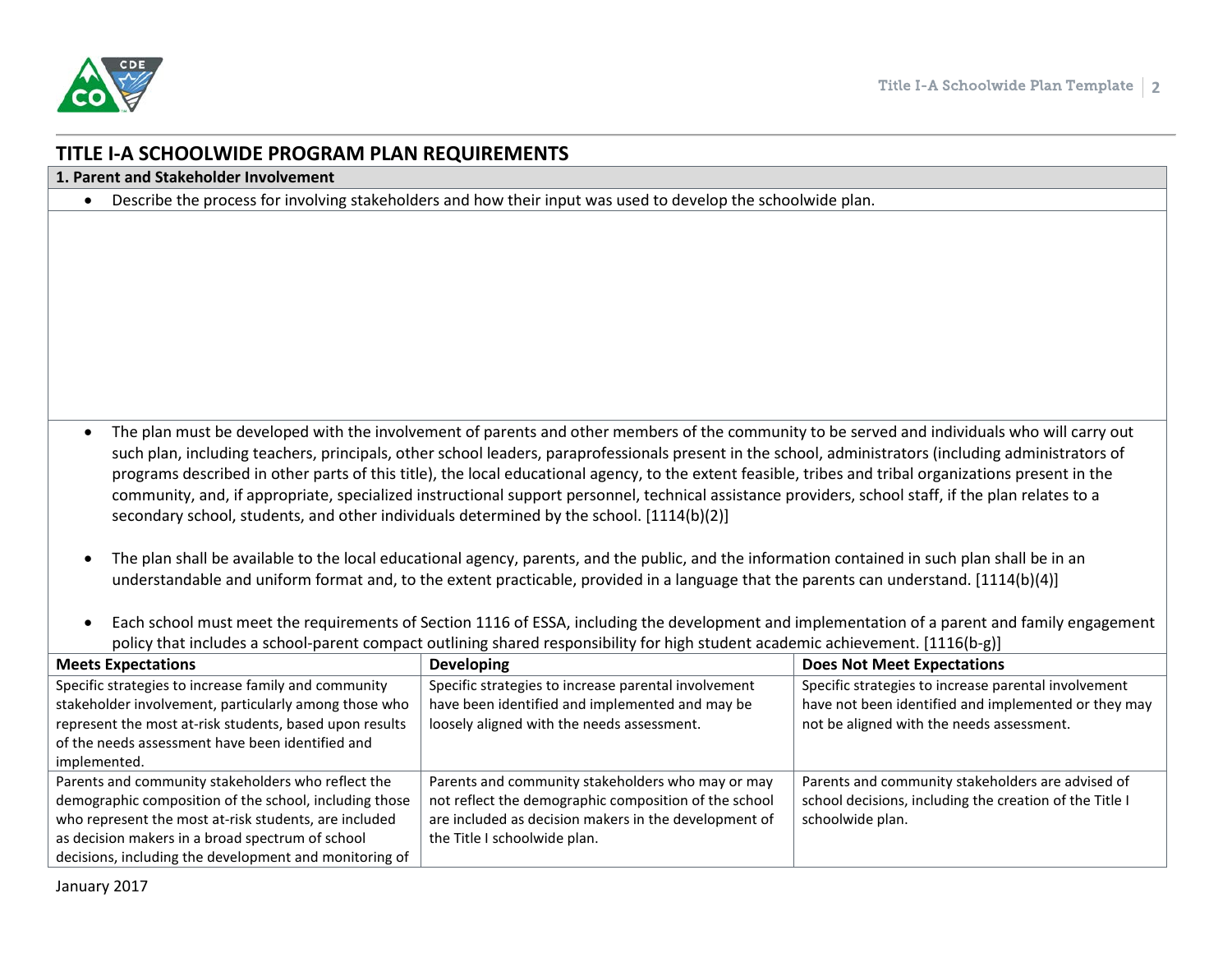

| the Title I schoolwide plan.                                                                                                                                                                                                                     |                                                                                                                                                  |                                                                                                                                                                                    |
|--------------------------------------------------------------------------------------------------------------------------------------------------------------------------------------------------------------------------------------------------|--------------------------------------------------------------------------------------------------------------------------------------------------|------------------------------------------------------------------------------------------------------------------------------------------------------------------------------------|
| The school vision and mission for student success are<br>collaboratively developed based on the beliefs and<br>values of the school community, including families and<br>community stakeholders who represent the most at-risk<br>students.      | The school vision and mission for student success is<br>communicated to families and based on the beliefs and<br>values of the school community. | The school vision and mission for student success may<br>not reflect the beliefs and values of the school<br>community or may not be embraced by families or<br>community members. |
| The Title I schoolwide plan, as well as all communication<br>regarding its development, evaluation, and revision<br>processes, are available in languages and formats<br>accessible for every family and community stakeholder<br>of the school. | The Title I schoolwide plan is available in multiple<br>languages and formats.                                                                   | The Title I schoolwide plan is posted in English on the<br>school's website.                                                                                                       |

#### **2. Regular Monitoring and Plan Revision**

• Describe how the school, with assistance from the LEA, will annually evaluate the implementation of, and results achieved by, the schoolwide program, using data from the State's annual assessments and other indicators of academic achievement to determine whether the schoolwide program has been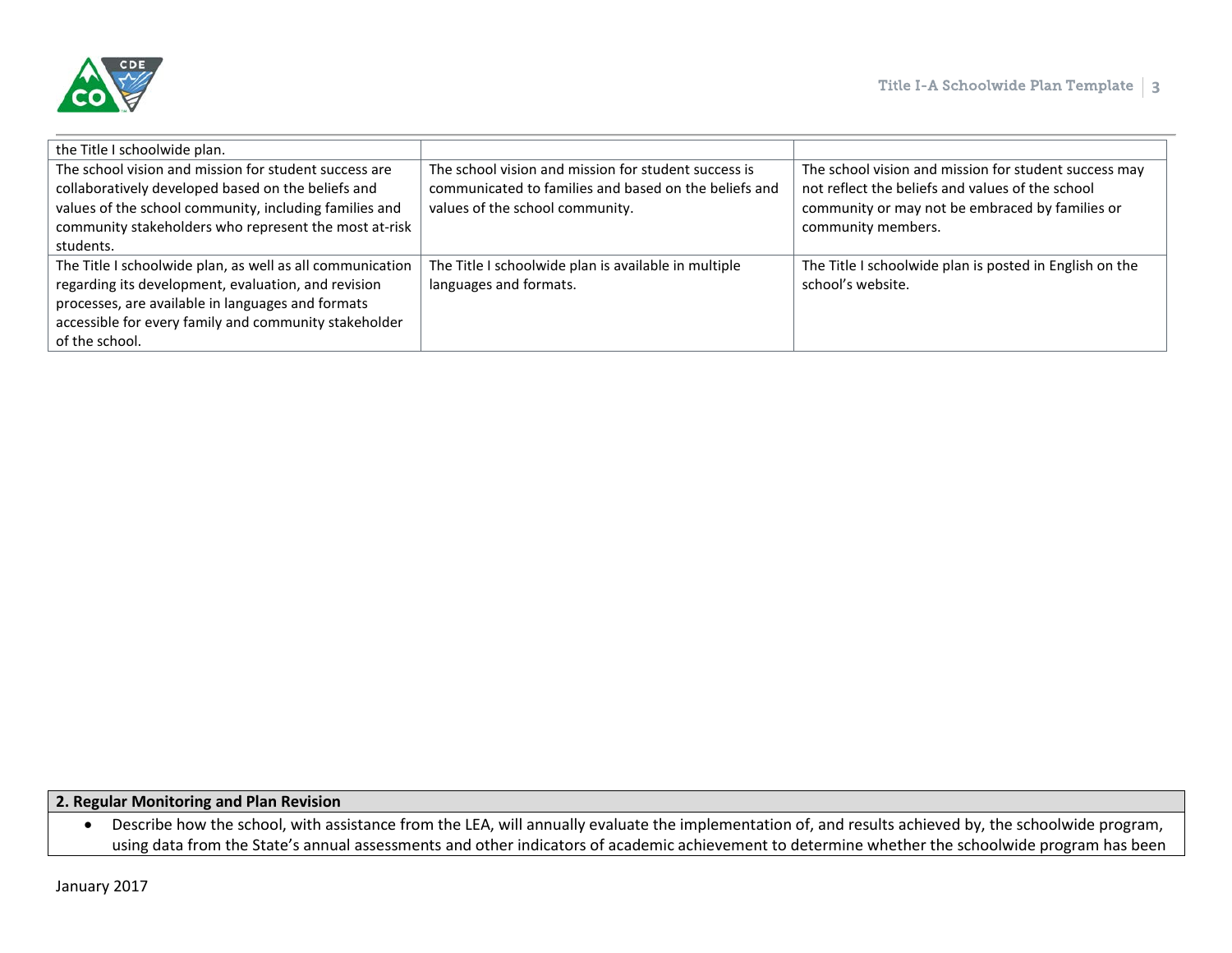

| improvement of students in the schoolwide program.                                                                                                                                                                                                                                                                                      | effective in increasing the achievement of students in meeting the State's academic standards, particularly for those students who had been furthest<br>from achieving the standards; and how the school will revise the plan, as necessary, based on the results of the evaluation, to ensure continuous   |                                                                                                                                                         |
|-----------------------------------------------------------------------------------------------------------------------------------------------------------------------------------------------------------------------------------------------------------------------------------------------------------------------------------------|-------------------------------------------------------------------------------------------------------------------------------------------------------------------------------------------------------------------------------------------------------------------------------------------------------------|---------------------------------------------------------------------------------------------------------------------------------------------------------|
|                                                                                                                                                                                                                                                                                                                                         |                                                                                                                                                                                                                                                                                                             |                                                                                                                                                         |
|                                                                                                                                                                                                                                                                                                                                         |                                                                                                                                                                                                                                                                                                             |                                                                                                                                                         |
| $\bullet$<br>academic standards. [1114(b)(3)]                                                                                                                                                                                                                                                                                           | The plan remains in effect for the duration of the school's participation under this part, except that the plan and its implementation shall be regularly<br>monitored and revised as necessary based on student needs to ensure that all students are provided opportunities to meet the challenging State |                                                                                                                                                         |
| <b>Meets Expectations</b>                                                                                                                                                                                                                                                                                                               | <b>Developing</b>                                                                                                                                                                                                                                                                                           | <b>Does Not Meet Expectations</b>                                                                                                                       |
| School leadership, including families and community<br>stakeholders, regularly monitors and adjusts<br>implementation of the Title I schoolwide plan based on<br>short- and long-term goals for student outcomes, as<br>well as measures to evaluate high-quality<br>implementation.                                                    | School leadership uses state assessment results to<br>annually evaluate the Title I schoolwide plan.                                                                                                                                                                                                        | School leadership does not have a regular process to<br>monitor and adjust the Title I schoolwide plan.                                                 |
| The monitoring and revising of the Title I schoolwide<br>plan includes regular analysis of multiple types of data<br>(i.e., student learning, demographic, process,<br>perception) and necessary adjustments are made to<br>increase student learning.                                                                                  | The monitoring and revision of the Title I schoolwide<br>plan is based upon limited types of data and<br>adjustments are not aligned to outcomes.                                                                                                                                                           | Some monitoring of the Title I schoolwide plan takes<br>place, but there is not a process to regularly adjust the<br>plan to increase student learning. |
| School leadership, including families and community<br>stakeholders, and instructional staff regularly analyze<br>interim and summative assessment data to evaluate<br>instructional practices, determine patterns of student<br>achievement, growth, and changes in growth gaps<br>across classrooms, grade levels, and content areas. | School leadership and instructional staff use summative<br>and sporadic formative assessments to provide<br>information about student achievement and growth,<br>and growth gaps for individual grade levels and content<br>areas.                                                                          | School leadership reviews student achievement and<br>growth data.                                                                                       |
| 3. Comprehensive Needs Assessment                                                                                                                                                                                                                                                                                                       |                                                                                                                                                                                                                                                                                                             |                                                                                                                                                         |
|                                                                                                                                                                                                                                                                                                                                         | Provide the outcomes of the school's comprehensive needs assessment, as well as a description of the data sources used in the process. Findings<br>should include detailed analysis of all student subgroups; an examination of student, teacher, school and community strengths and needs; and a           |                                                                                                                                                         |

summary of priorities that will be addressed in the schoolwide plan.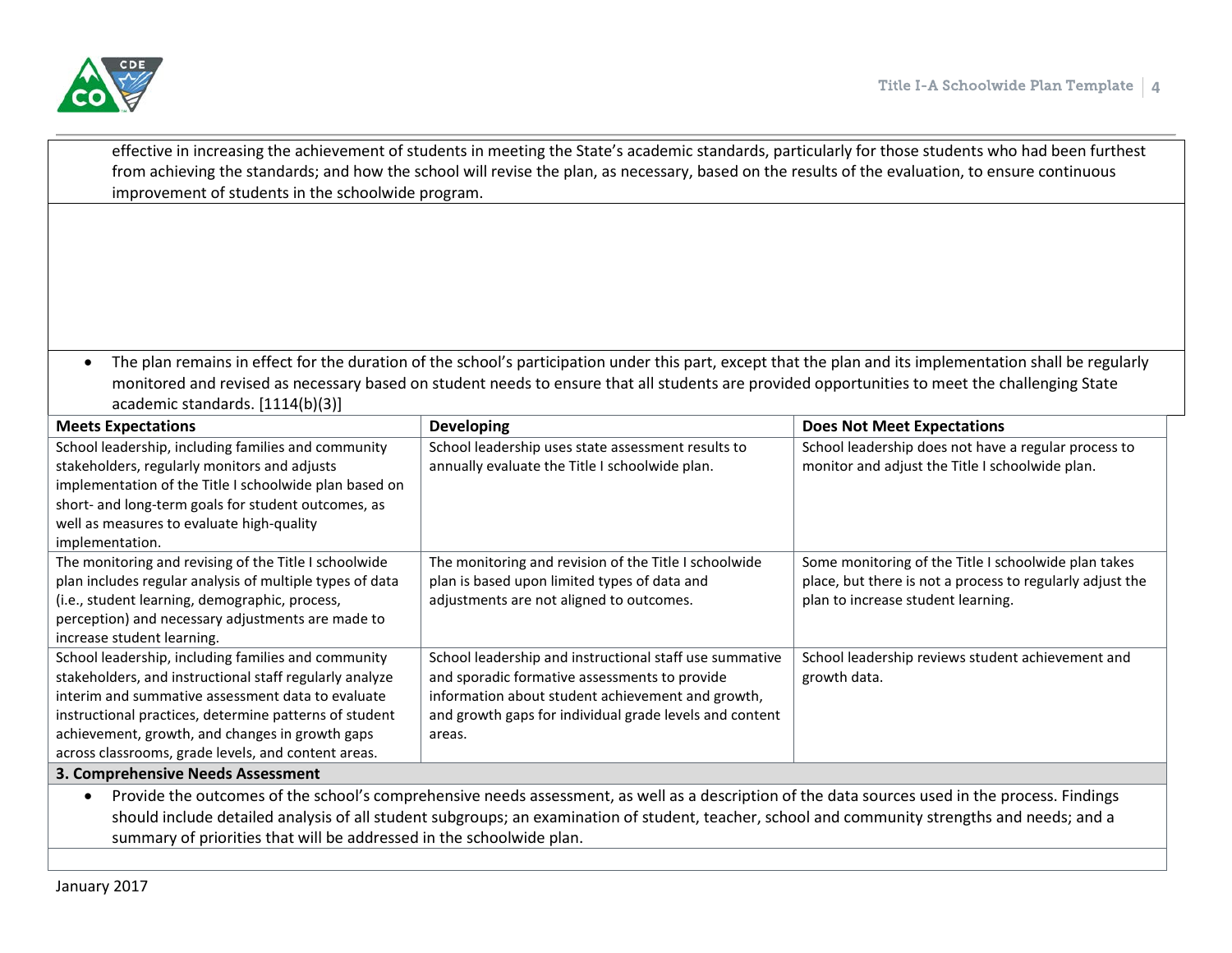

• An eligible school operating a schoolwide program shall develop a comprehensive plan that is based on a comprehensive needs assessment of the entire school that takes into account information on the academic achievement of children in relation to the challenging State academic standards, particularly the needs of those children who are failing, or are at-risk of failing, to meet the challenging Sate academic standards and any other factors as determined by the local educational agency. [1114(b)(6)]

| <b>Meets Expectations</b>                                                                                                                                      | <b>Developing</b>                                           | <b>Does Not Meet Expectations</b>                           |
|----------------------------------------------------------------------------------------------------------------------------------------------------------------|-------------------------------------------------------------|-------------------------------------------------------------|
| Includes a variety of data, including performance (e.g.,                                                                                                       | Includes performance and/or non-performance data            | Data gathered is limited so that it is difficult to gain an |
| local and state student assessment data) and non-                                                                                                              | gathered from a limited number of sources.                  | accurate picture of the school's needs.                     |
| performance student data (e.g., student attendance),                                                                                                           |                                                             |                                                             |
| and process data about the schools system (e.g.,                                                                                                               |                                                             |                                                             |
| diagnostic review) and perception data, gathered from                                                                                                          |                                                             |                                                             |
| several sources.                                                                                                                                               |                                                             |                                                             |
| Includes detailed analysis of performance and non-                                                                                                             | Includes detailed analysis of performance or non-           | Includes analysis of the student body as whole or           |
| performance data for each student subgroup identified                                                                                                          | performance data for one or more student subgroups          | broken up by grade spans and content areas, but not in-     |
| in 1111(c)(2) of ESSA (economically disadvantaged                                                                                                              | identified in 1111(c)(2) of ESSA.                           | depth analysis of data for each student subgroup            |
| students, students from major racial and ethnic groups,                                                                                                        |                                                             | identified in $1111(c)(2)$ .                                |
| children with disabilities, and English learners).                                                                                                             |                                                             |                                                             |
| Examines student, teacher, school and community                                                                                                                | Examines student strengths and needs.                       | Examines student deficits.                                  |
| strengths and needs.                                                                                                                                           |                                                             |                                                             |
| School leadership, in collaboration with families and                                                                                                          | School leadership may be taking on too many or too          | School administrators have not clearly and                  |
| community stakeholders, identifies a manageable                                                                                                                | few priorities, or priorities may not be at the right level | transparently identified and communicated the school's      |
| number of priorities, at the right level of magnitude and                                                                                                      | of magnitude, to produce positive, measurable results.      | priorities.                                                 |
| aligned with the needs assessment, for school                                                                                                                  |                                                             |                                                             |
| improvement.                                                                                                                                                   |                                                             |                                                             |
| Evidence shows that the school's Title I schoolwide plan                                                                                                       | Evidence shows that the school's Title I schoolwide plan    | Evidence does not show that the school's Title I            |
| and cycle of continuous improvement has improved                                                                                                               | and cycle of continuous improvement has improved            | schoolwide plan and cycle of continuous improvement         |
| outcomes for all students, particularly those most at-                                                                                                         | outcomes for students in general.                           | has improved outcomes for students.                         |
| risk.                                                                                                                                                          |                                                             |                                                             |
| 4. Schoolwide Plan Strategies - Required                                                                                                                       |                                                             |                                                             |
| Describe the strategies the school will use to upgrade the entire educational program in order to improve the achievement of the lowest-achieving<br>$\bullet$ |                                                             |                                                             |
|                                                                                                                                                                |                                                             |                                                             |

students. Include a description of how and when the strategies will be implemented. Be sure these strategies are linked to areas identified in the comprehensive needs assessment.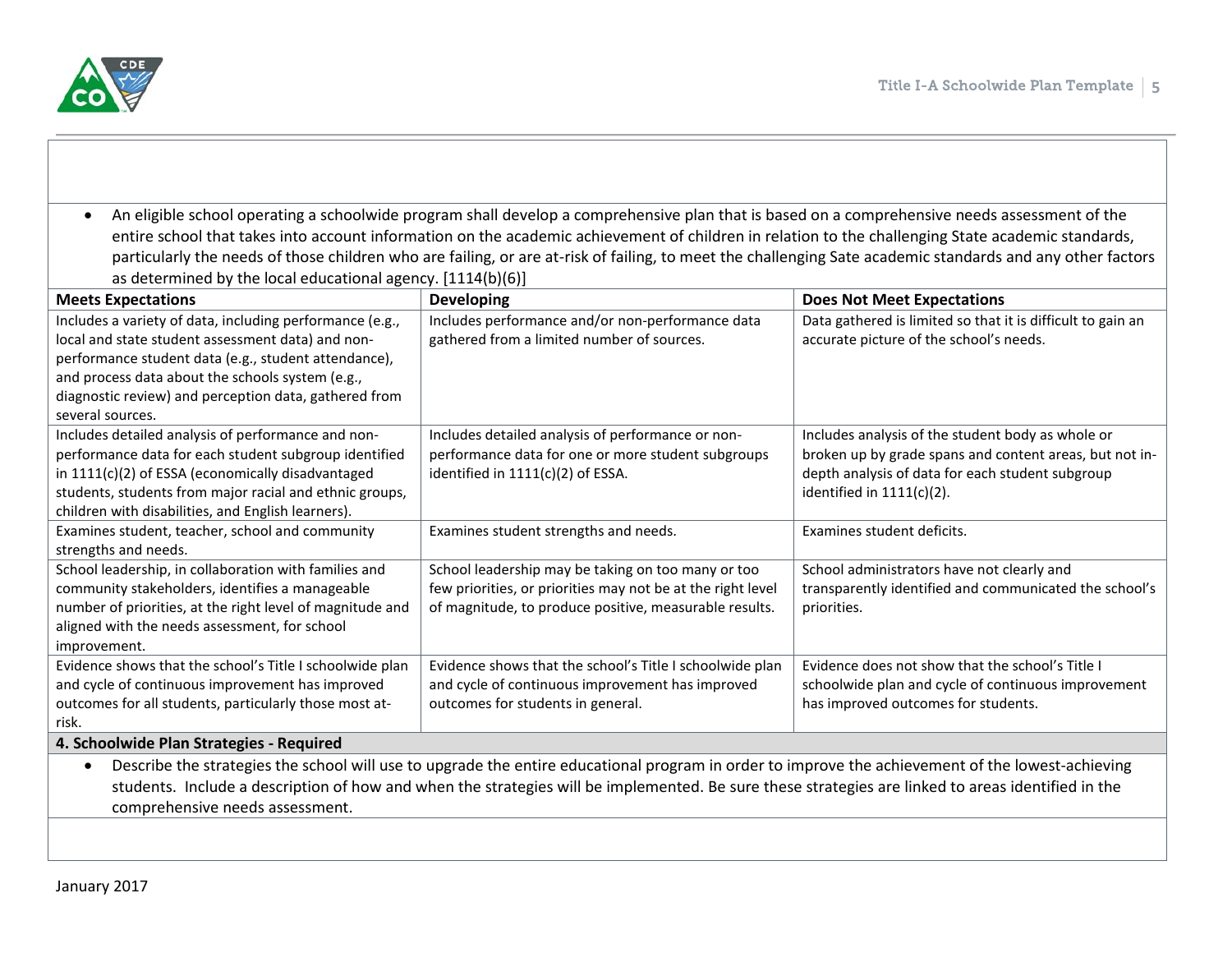

The schoolwide plan shall include a description of the strategies that the school will be implementing to address school needs, including a description of how such strategies will –

- provide opportunities for all children, including each of the subgroups of students (as defined in section 1111(c)(2)) to meet the challenging State academic standards;
- use methods and instructional strategies that strengthen the academic program in the school, increase the amount and quality of learning time, and help provide an enriched and accelerated curriculum, which may include programs, activities, and courses necessary to provide a well-rounded education; and
- address the needs of all children in the school, but particularly the needs of those at risk of not meeting the challenging State academic standards. [1114(b)(7)(A)(iii)]

| <b>Meets Expectations</b>                                | <b>Developing</b>                                         | <b>Does Not Meet Expectations</b>                        |
|----------------------------------------------------------|-----------------------------------------------------------|----------------------------------------------------------|
| Strategies provide a detailed, enriched, and accelerated | Strategies provide an enriched and accelerated            | Strategies provide a basic curriculum intended for all   |
| curriculum for every student, including those            | curriculum for most students with plans in place to       | students.                                                |
| representing all subgroups, according to their needs.    | differentiate for struggling students.                    |                                                          |
| Improvement activities are purposefully designed to      | Improvement activities address some findings of the       | Improvement activities may be purposefully designed,     |
| address the findings of the comprehensive needs          | comprehensive needs assessment, but may not result in     | but are not aligned to the comprehensive needs           |
| assessment in a way that will result in significant      | significant improvements in student learning.             | assessment.                                              |
| improvements in student learning.                        |                                                           |                                                          |
| The school has a well-defined process that is currently  | The school has a process in place to identify students    | No process is in place to identify students who are      |
| being implemented to identify students experiencing      | experiencing difficulty mastering the State's standards.  | experiencing difficult mastering the State's standards.  |
| difficulty mastering the State's standards.              |                                                           |                                                          |
| Timely, effective and additional assistance is provided  | Effective, additional assistance is provided for students | Additional assistance is provided to some students who   |
| for students experiencing difficulty mastering the       | experiencing difficulty meeting State standards.          | are experiencing difficulty, but the intervention is not |
| State's standards.                                       |                                                           | regular and ongoing.                                     |
| The school implements a comprehensive and coherent       | The school has identified an approach to meet the         | The school has not identified an approach to meet the    |
| approach to meet the needs of students who are non-      | needs of students who are non-English-speaking and/or     | needs of students who are non-English-speaking and/or    |
| English-speaking and/or who have limited English         | who have limited English proficiency, and most LEP        | who have limited English proficiency, and LEP students   |
| proficiency.                                             | students are able to access the curriculum in a           | are unable to access the curriculum in a meaningful      |
|                                                          | meaningful way.                                           | way.                                                     |
| The school uses clear criteria and processes for making  | The school uses clear criteria and processes for making   | Processes vary by grade level, teacher, or academic      |
| decisions regarding level and length of student          | decisions regarding student participation in tiered       | program regarding decisions about student                |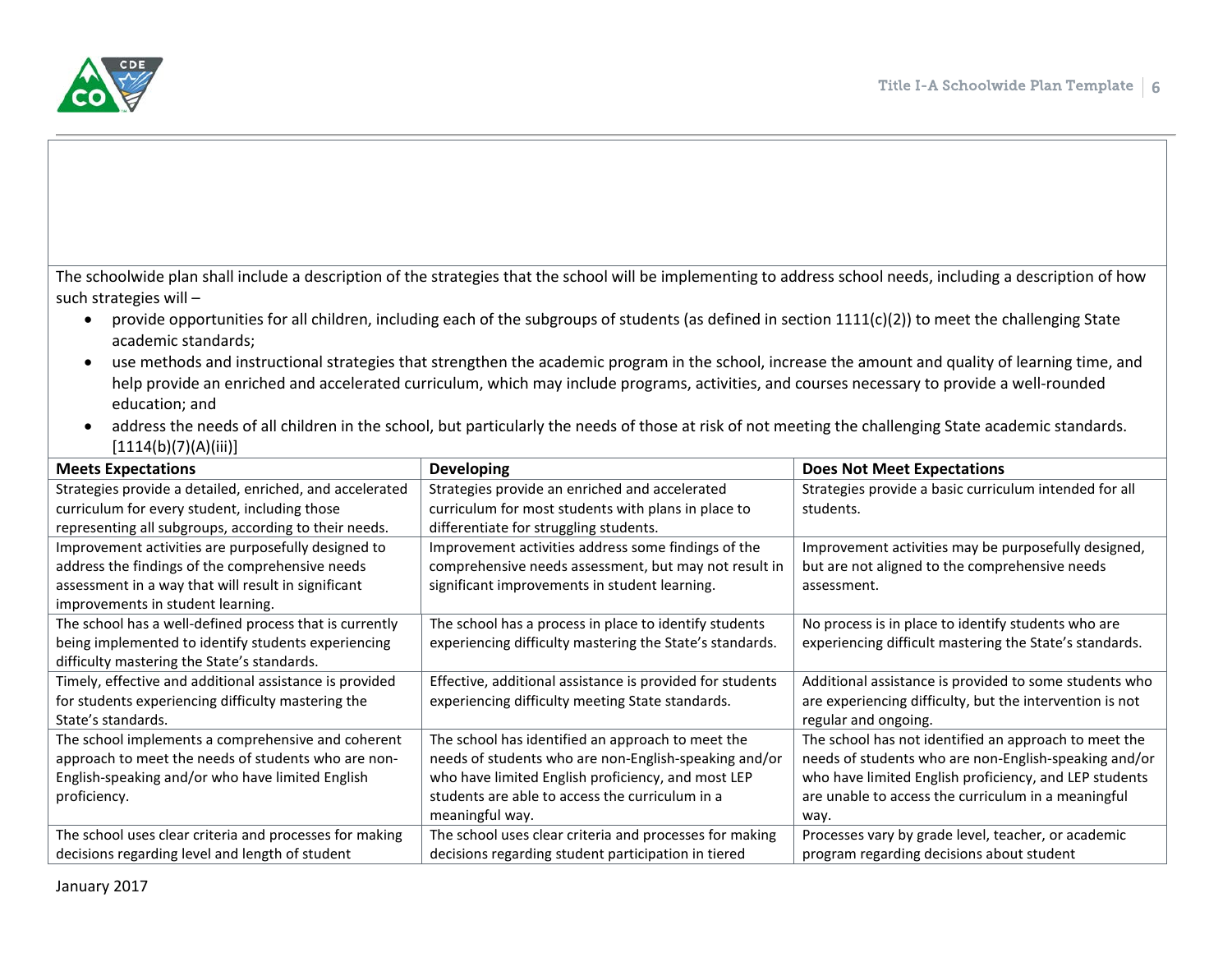

| participation in tiered supports.                          | supports.                                               | participation in tiered supports.                    |
|------------------------------------------------------------|---------------------------------------------------------|------------------------------------------------------|
| The school provides multiple opportunities and             | The school provides intensive supports for students in  | The school does not have well-developed and          |
| interventions for students in need using a system that     | need.                                                   | implemented system of multiple tiers of support.     |
| includes at least three tiers including best first         |                                                         |                                                      |
| instruction, Tier II (targeted/supplemental), and Tier III |                                                         |                                                      |
| (intensive).                                               |                                                         |                                                      |
| Support structures and programs (e.g., Title I, ESL,       | The school offers various support programs but they are | There is little collaboration between the general    |
| Special Education) are integrated into the school's        | not always integrated into a cohesive tiered            | education program and support programs such as Title |
| tiered intervention process to provide collaborative       | intervention process to provide collaborative support   | I, ESL, and Special Education.                       |
| support for student learning.                              | for student learning.                                   |                                                      |
| The school offers a range of extended learning             | The school strives to provide extended learning         | The school offers limited extended learning          |
| opportunities within and beyond the school day and the     | opportunities within the school day but has limited     | opportunities.                                       |
| school year.                                               | opportunities beyond the school day and school year.    |                                                      |

## **Schoolwide Plan Strategies - Optional**

| Schoolwide Plan Strategies may include counseling, school-based mental health programs, specialized instructional support services, mentoring |
|-----------------------------------------------------------------------------------------------------------------------------------------------|
| services, and other strategies to improve students' skills outside the academic subject areas.                                                |

| <b>Meets Expectations</b>                              | <b>Developing</b>                                     | <b>Does Not Meet Expectations</b>                    |
|--------------------------------------------------------|-------------------------------------------------------|------------------------------------------------------|
| Support for the physical, cultural, and socio-economic | Support for the physical, cultural, and socioeconomic | School has not yet implemented adequate supports for |
| needs of every student reflects a commitment to equity | needs are appropriate for most students.              | the physical, cultural, and socioeconomic needs of   |
| and an appreciation of diversity.                      |                                                       | students.                                            |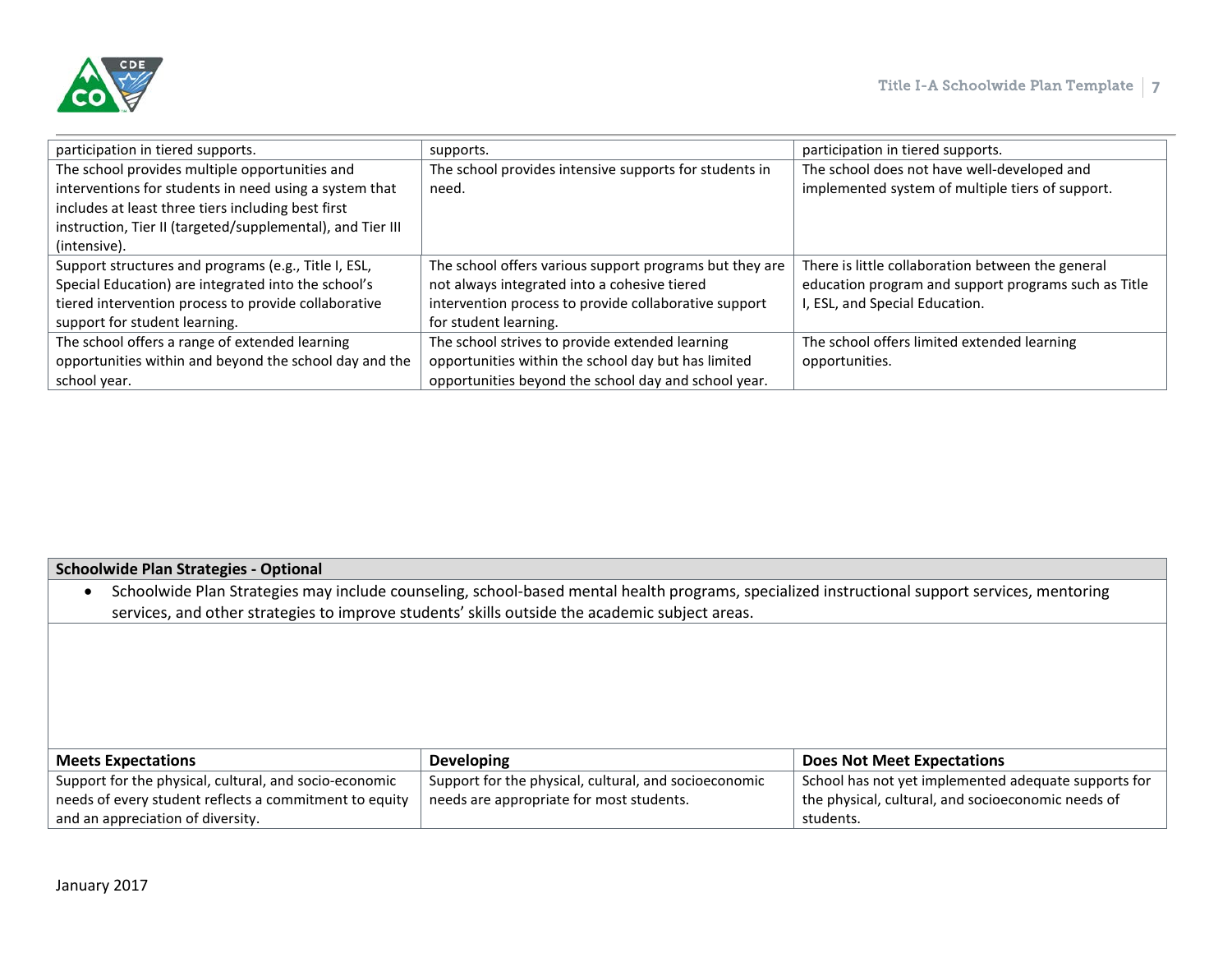

| <b>Schoolwide Plan Strategies - Optional</b>                                                                                                                                                                                                                                                                                                                                                                                                                |                                                          |                                                          |
|-------------------------------------------------------------------------------------------------------------------------------------------------------------------------------------------------------------------------------------------------------------------------------------------------------------------------------------------------------------------------------------------------------------------------------------------------------------|----------------------------------------------------------|----------------------------------------------------------|
| Schoolwide Plan Strategies may include preparation for and awareness of opportunities for postsecondary education and the workforce, which may<br>$\bullet$<br>include career and technical education programs and broadening secondary students' access to coursework to earn post-secondary credit while still in<br>high school (such as Advanced Placement, International Baccalaureate, dual or concurrent enrollment, or early college high schools). |                                                          |                                                          |
|                                                                                                                                                                                                                                                                                                                                                                                                                                                             |                                                          |                                                          |
|                                                                                                                                                                                                                                                                                                                                                                                                                                                             |                                                          |                                                          |
|                                                                                                                                                                                                                                                                                                                                                                                                                                                             |                                                          |                                                          |
|                                                                                                                                                                                                                                                                                                                                                                                                                                                             |                                                          |                                                          |
| <b>Meets Expectations</b>                                                                                                                                                                                                                                                                                                                                                                                                                                   | <b>Developing</b>                                        | <b>Does Not Meet Expectations</b>                        |
| Instructional planning ensures equitable and                                                                                                                                                                                                                                                                                                                                                                                                                | Instructional planning ensures grade-level learning      | Learning experiences may not be fully accessible for all |
| challenging learning experiences that scaffold increasing                                                                                                                                                                                                                                                                                                                                                                                                   | experiences for all students.                            | students, or available supports may not be preparing all |
| depth, breadth, and cognitive complexity to prepare all                                                                                                                                                                                                                                                                                                                                                                                                     |                                                          | students for success at the next level.                  |
| students for success at the next level.                                                                                                                                                                                                                                                                                                                                                                                                                     |                                                          |                                                          |
| Instructional planning (P-12) incorporates prepared                                                                                                                                                                                                                                                                                                                                                                                                         | Instructional planning ensures all students are prepared | Instructional planning is not successfully preparing all |
| graduate competencies to ensure student success in                                                                                                                                                                                                                                                                                                                                                                                                          | for high school graduation.                              | students for high school graduation.                     |
| postsecondary and workforce settings.                                                                                                                                                                                                                                                                                                                                                                                                                       |                                                          |                                                          |

|                                                                                                                                                   | <b>Schoolwide Plan Strategies - Optional</b> |  |  |
|---------------------------------------------------------------------------------------------------------------------------------------------------|----------------------------------------------|--|--|
| Schoolwide Plan Strategies may include implementation of a schoolwide tiered model to prevent and address problem behavior, and early intervening |                                              |  |  |
| services, coordinated with similar activities and services carried out under the Individuals with Disabilities Act (20 U.S.C. 1400 et seq.).      |                                              |  |  |
|                                                                                                                                                   |                                              |  |  |

| <b>Meets Expectations</b>                         | <b>Developing</b>                                    | <b>Does Not Meet Expectations</b>                   |
|---------------------------------------------------|------------------------------------------------------|-----------------------------------------------------|
| The school implements a comprehensive system of   | The school implements academic and behavior supports | The school has identified academic and behavioral   |
| tiered academic and behavioral supports to enable | to support struggling students.                      | supports but does not effectively implement them to |
| students to master grade-level expectations.      |                                                      | support students.                                   |

| <b>Schoolwide Plan Strategies - Optional</b> |                                                                                                                                                     |
|----------------------------------------------|-----------------------------------------------------------------------------------------------------------------------------------------------------|
|                                              | Schoolwide Plan Strategies may include professional development and other activities for teachers, paraprofessionals, and other school personnel to |
|                                              | improve instruction and use of data from academic assessments, and to recruit and retain effective teachers, particularly in high-need subjects.    |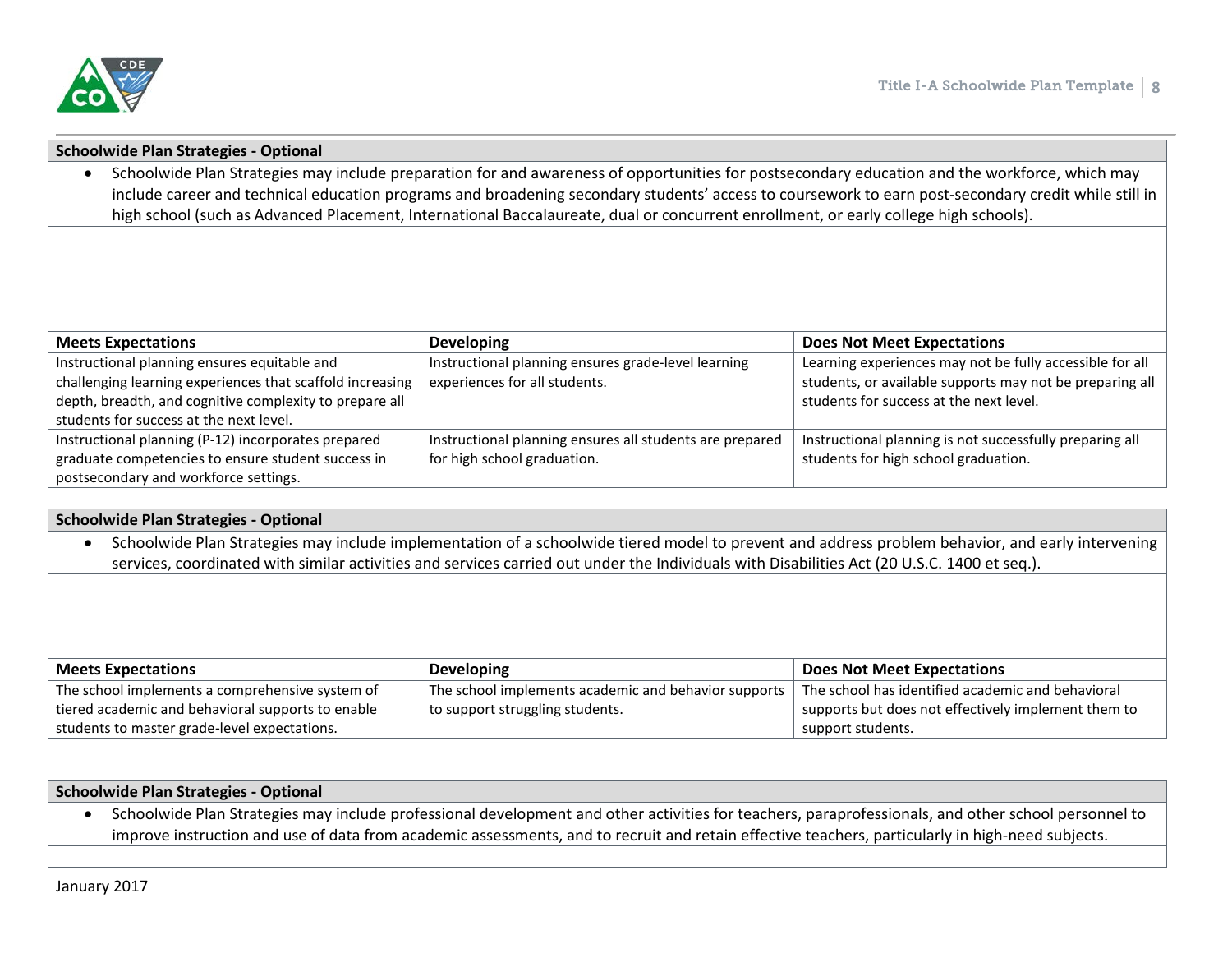

| <b>Meets Expectations</b>                                  | <b>Developing</b>                                         | <b>Does Not Meet Expectations</b>                       |
|------------------------------------------------------------|-----------------------------------------------------------|---------------------------------------------------------|
|                                                            |                                                           |                                                         |
| All staff receive ongoing, job-embedded, research-         | Most staff receive training aligned with the school's     | Most staff receive training that may or may not be      |
| based professional development, aligned with the           | identified needs, to meet the needs of most students.     | related to the school's identified needs.               |
| school's identified needs, to meet individual needs of all |                                                           |                                                         |
| students, but particularly the lowest achieving students.  |                                                           |                                                         |
| The school implements processes that support               | The school reviews the qualifications of its staff and is | The school makes teacher assignments based on the       |
| recruitment and retention of high-quality professional     | working to increase the effectiveness of its staff.       | availability of staff, and does not have a plan to make |
| staff.                                                     |                                                           | changes in the way it assigns or hires teachers.        |

| <b>Schoolwide Plan Strategies - Optional</b>                                                                                                                       |                                                        |                                                      |  |  |
|--------------------------------------------------------------------------------------------------------------------------------------------------------------------|--------------------------------------------------------|------------------------------------------------------|--|--|
| Schoolwide Plan Strategies may include strategies for assisting preschool children in the transition from early childhood education programs to local<br>$\bullet$ |                                                        |                                                      |  |  |
| elementary school programs.                                                                                                                                        |                                                        |                                                      |  |  |
|                                                                                                                                                                    |                                                        |                                                      |  |  |
|                                                                                                                                                                    |                                                        |                                                      |  |  |
|                                                                                                                                                                    |                                                        |                                                      |  |  |
| <b>Meets Expectations</b>                                                                                                                                          | <b>Developing</b>                                      | <b>Does Not Meet Expectations</b>                    |  |  |
| Collaboration is evident between the elementary                                                                                                                    | Collaboration efforts have begun between the           | Collaboration and communication seldom occurs        |  |  |
| school and preschool programs (i.e. Head Start,                                                                                                                    | elementary and preschool programs.                     | between the regular elementary school program        |  |  |
| Even Start).                                                                                                                                                       |                                                        | and preschool programs.                              |  |  |
|                                                                                                                                                                    |                                                        |                                                      |  |  |
| Specific strategies for helping students' transition                                                                                                               | Specific strategies for helping students' transition   | Specific strategies for helping students' transition |  |  |
| into the elementary setting have been identified                                                                                                                   | into the regular elementary school setting may not     | into the regular elementary setting have not been    |  |  |
| and implemented.                                                                                                                                                   | be included in the school improvement plan.            | identified or implemented.                           |  |  |
| Eligible children are equipped with the                                                                                                                            | Eligible children are equipped with the                | Eligible children are equipped with some or none     |  |  |
| prerequisite skills and dispositions for learning that                                                                                                             | prerequisite skills and dispositions for learning that | of the prerequisite skills and dispositions for      |  |  |
| will enable them to benefit from later school                                                                                                                      | will enable them to benefit from later school          | learning that will enable them to benefit from later |  |  |
| experiences. They are fully prepared for                                                                                                                           | experiences.                                           | school experiences.                                  |  |  |
| kindergarten.                                                                                                                                                      |                                                        |                                                      |  |  |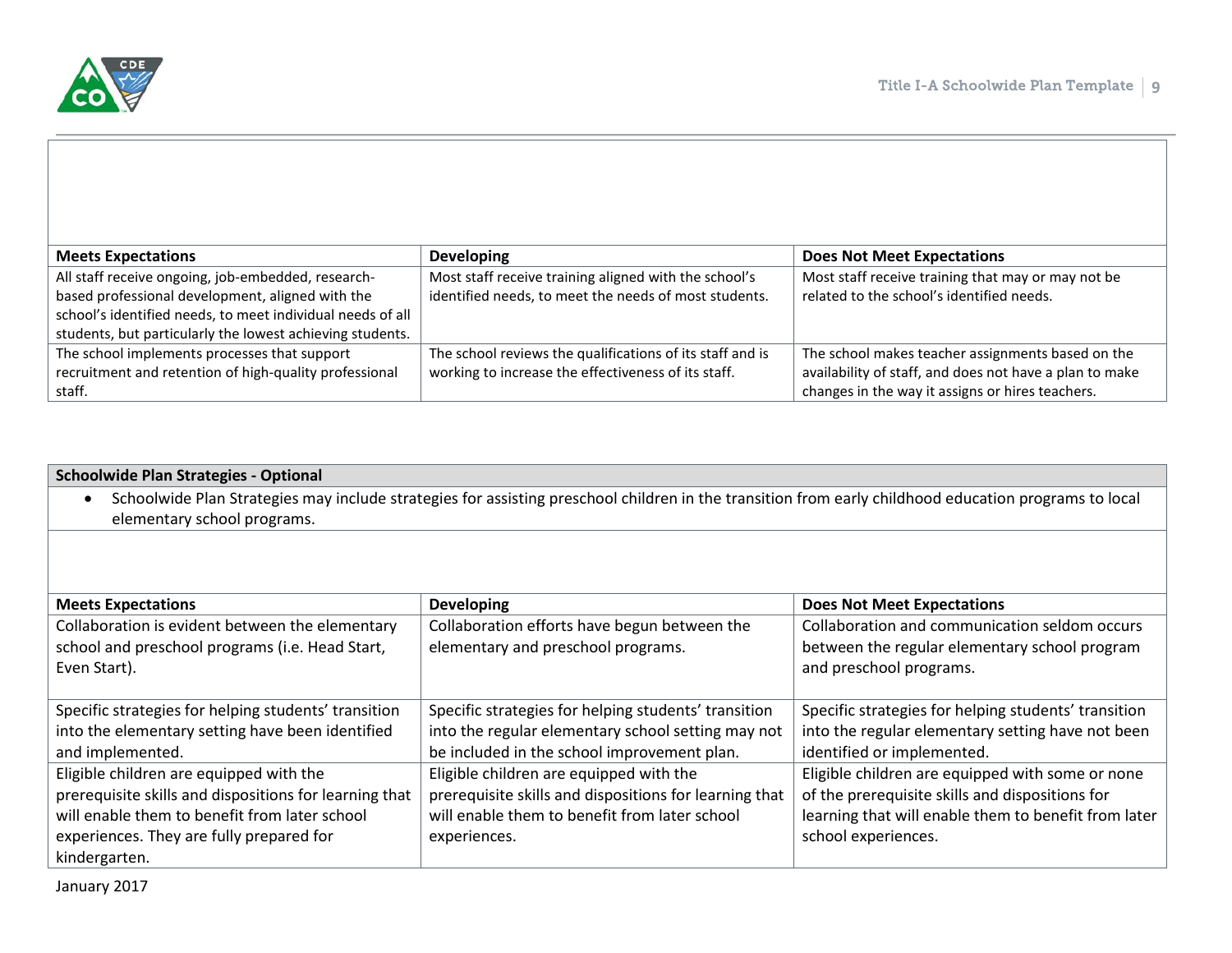



| Preschool instruction builds academic readiness  | Preschool instruction addresses academic and self- | Preschool instruction may not adequately prepare |
|--------------------------------------------------|----------------------------------------------------|--------------------------------------------------|
| skills, develops background knowledge, increases | regulation skills, but may not consistently be     | every student for Kindergarten.                  |
| self-regulation, and introduces academic         | aligned to expectations for Kindergarten students. |                                                  |
| vocabulary to prepare every student for          |                                                    |                                                  |
| kindergarten.                                    |                                                    |                                                  |
|                                                  |                                                    |                                                  |

#### **Delivery of Services – Optional**

| • If appropriate and applicable, a schoolwide program may be delivered by nonprofit or for-profit external providers with expertise in using evidence- |
|--------------------------------------------------------------------------------------------------------------------------------------------------------|
| based or other effective strategies to improve student achievement.                                                                                    |

| <b>Meets Expectations</b>                              | <b>Developing</b>                                      | <b>Does Not Meet Expectations</b>               |
|--------------------------------------------------------|--------------------------------------------------------|-------------------------------------------------|
| An external provider with expertise in using evidence- | An external provider with expertise in using evidence- | An external provider works within the school to |
| based, effective strategies works within the school to | based, effective strategies works within the school to | improve student achievement.                    |
| improve student achievement. The provider has a        | improve student achievement.                           |                                                 |
| proven record doing this work.                         |                                                        |                                                 |

### **Use of Funds for Dual or Concurrent Enrollment Programs – Optional**

• If appropriate and applicable, a secondary school operating a schoolwide program may use funds to operate dual or concurrent enrollment programs that address the needs of low-achieving secondary school students and those at risk of not meeting the challenging State academic standards.